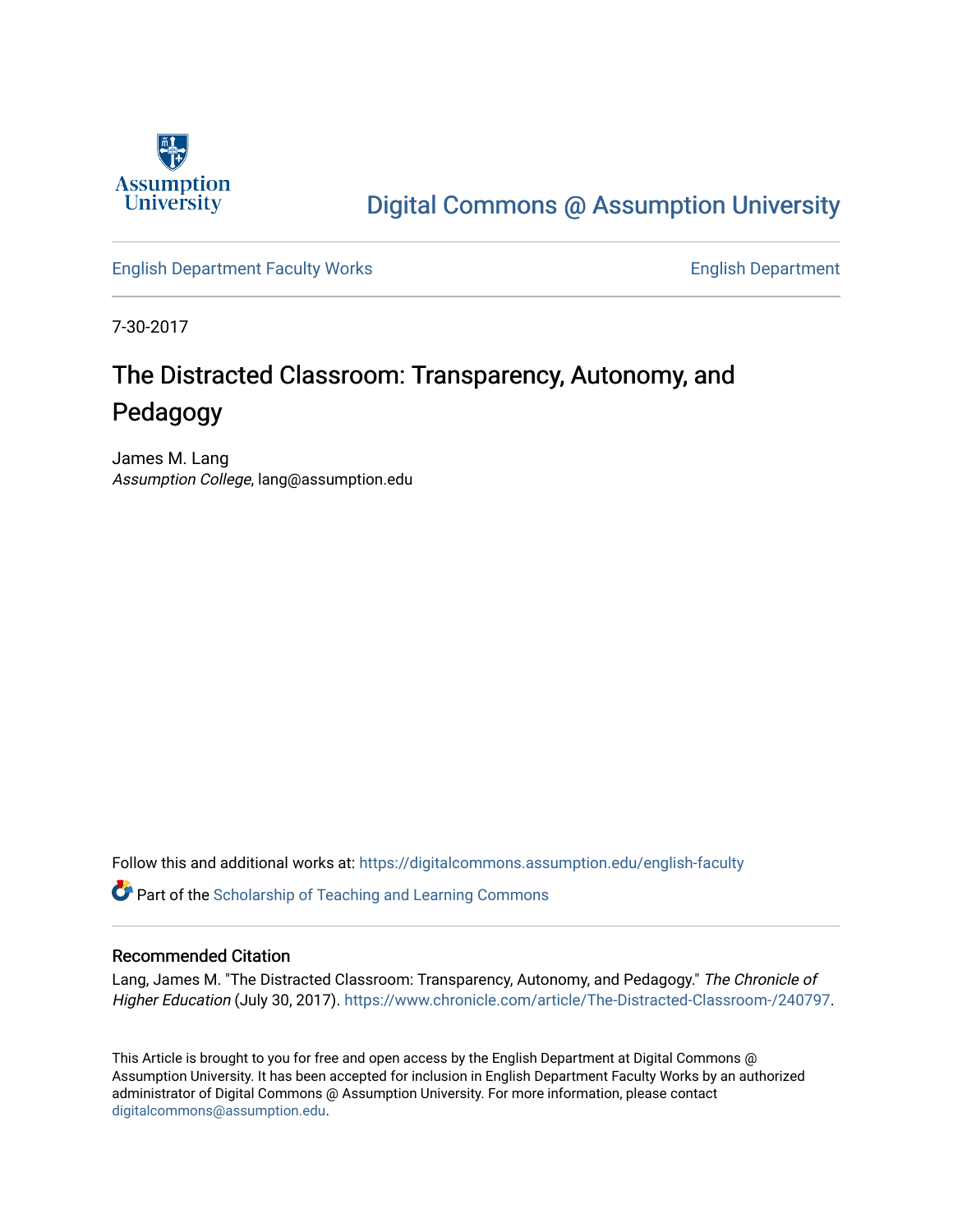**[ADVICE](https://www.chronicle.com/section/Advice/66)**

# **The Distracted Classroom: Transparency, Autonomy, and Pedagogy**



## By James M. Lang JULY 30, 2017

ast spolling ast spring semester, I began experimenting with polling as a way to improve student participation in my classroom. Persuaded by the work of [Eric Mazur](http://ericmazur.com/) and others, I started polling my students — using multiplechoice or short-answer questions — to collect a quick overview of their opinions on whatever we were discussing.

I signed up for a [free polling service](https://www.polleverywhere.com/), which meant my students did not need any special devices. They could vote from their laptops or phones. The system I used made it very easy to insert questions right into my presentation software, and then

track, analyze, and discuss the responses in real time.

Many faculty members who poll their students use multiple-choice questions. In my "British Literature Survey" course, I tended to use short-answer questions. For example, we began our discussion of Christina Rossetti's poem "Goblin Market" — in which two sisters are tempted to eat fruit peddled by sinister goblin men — with students' one-word responses to a very simple question: "What does the goblin fruit symbolize?" Later, when we were discussing George Orwell's essay "Shooting an Elephant," I had them explain in five words or less why Orwell shoots the elephant.

## **[The Distracted Classroom](https://www.chronicle.com/specialreport/The-Distracted-Classroom/120?cid=RCPACKAGE)**

Every day in class, faculty members wage a constant battle with cellphones and laptops for the attention of students. In this series, James M. Lang explores the impasse over how to cope with those unwanted digital distractions.

- [The Distracted Classroom: Do Tech Fasts Work?](https://www.chronicle.com/article/The-Distracted-Classroom-Do/240259?cid=RCPACKAGE)
- [The Distracted Classroom: Is It Getting Worse?](https://www.chronicle.com/article/The-Distracted-Classroom-Is/239785?cid=RCPACKAGE)
- [The Distracted Classroom](https://www.chronicle.com/article/The-Distracted-Classroom/239446?cid=RCPACKAGE)



Polling students prior to a discussion proved very effective in democratizing class participation. Instead of the same three or four students dominating the debate, lots of them raised their hand in order to explain their poll answer. When discussion flagged, I would point to a response on the screen — one that maybe the rest of the students had overlooked — and invite the respondent to explain his or her reasoning. The nature of the poll questions required them to keep their initial answers brief, but the in-class discussion encouraged an expansion of their thinking.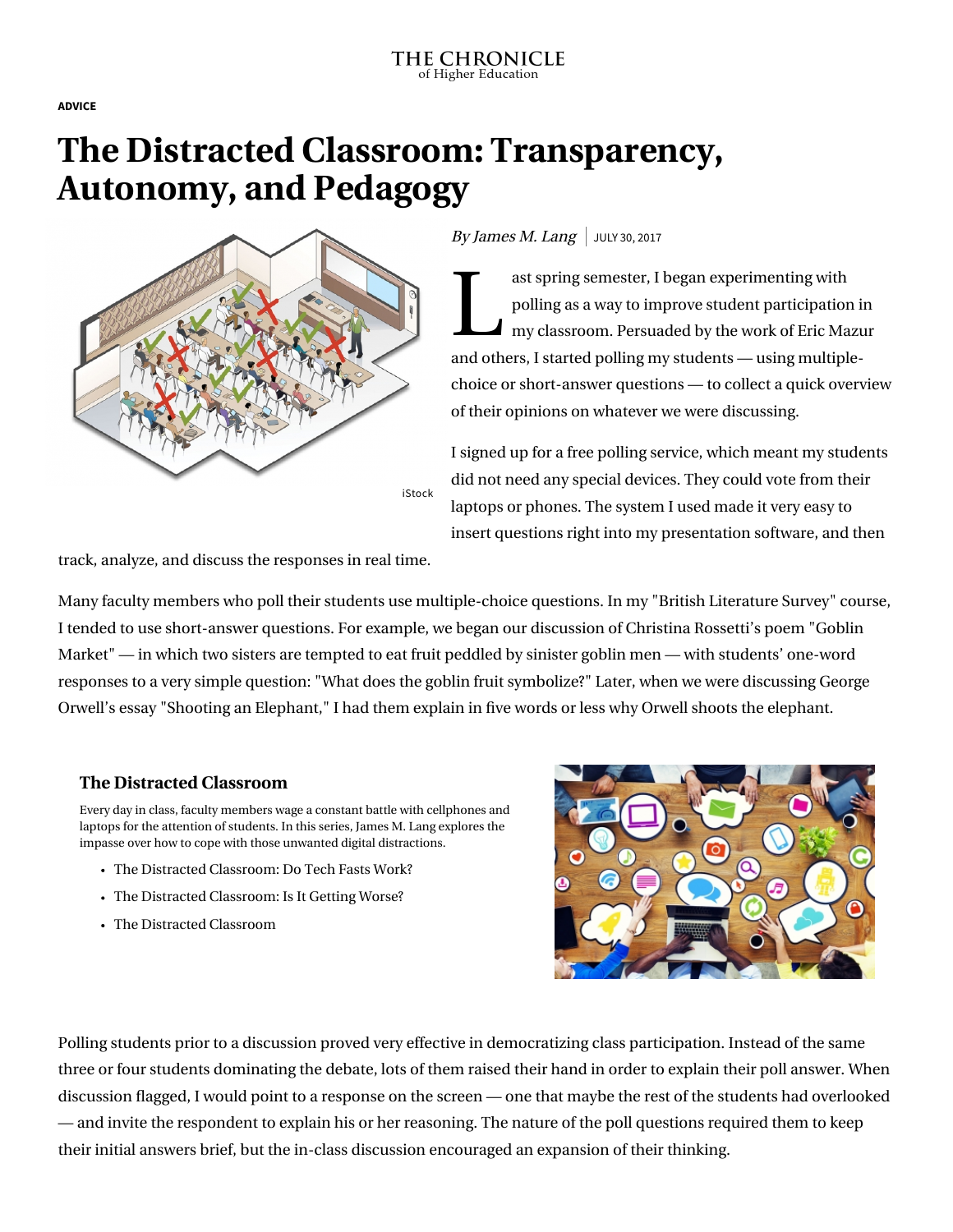In my course evaluations, more than one student noted the positive effect of polling on class discussions. "The polls work really well as a type of cold call to get participation from those who may not voluntarily offer their ideas up for discussion," one wrote. "By everyone answering a common question it creates unity where people can build off each other and offer any additional support."

Midway through the semester, in my role as director of my college's teaching center, I hosted a faculty discussion of Jay R. Howard's excellent book *Discussion in the College Classroom*, which recommends that we build structural methods of participation into our courses, rather than just relying on the vocal students to carry the conversation.

I put that into practice during our campus discussion by asking my colleagues to respond to poll questions so they could see how both the idea and the technology worked. Their response to polling (which some were already using), and to its potential uses in their classrooms, was overwhelmingly positive. But at the end of the evening, a scientist approached me. "When I got out my phone to do the poll," he said, "I had a message from one of my daughters about needing a ride home later. I got distracted in responding to her, and then missed out on the poll."

Ah, yes, the downside. His comment illustrated one of the most difficult challenges we face in our teaching today: how to ensure that we are helping students take advantage of the powers of technology without losing them to the pleasures of distraction.

The first three columns in "The Distracted Classroom" [series](http://www.chronicle.com/specialreport/The-Distracted-Classroom/120?cid=RCPACKAGE) have explored the fundamental problem of digital [distraction in our lives today, the way recent technologies have exacerbated that problem, and the possible sol](http://www.chronicle.com/article/The-Distracted-Classroom/239446)[utions.](http://www.chronicle.com/article/The-Distracted-Classroom-Do/240259) All of those columns drew on the research presented by Adam Gazzaley and Larry D. Rosen in [their excellent book,](https://www.amazon.com/Distracted-Mind-Ancient-Brains-High-Tech/dp/0262034948) The Distracted Mind: Ancient Brains in a High-Tech World.

For this final column in the series, I want to focus on what all of this means for a brick-and-mortar college or university classroom. That's where traditional approaches to teaching and learning — lectures, discussions, group work — have become increasingly intertwined with technologies of all kinds.

The three pathways proposed below represent sound solutions to any teaching problem but have been tailored here to deal with the challenge of digital distractions in class. All three ideas draw from the more general literature on teaching and learning in higher education, as well as from some more specific research on technology and classroom distraction.

**Transparency.** How well could you answer the following question from a student on the subject of phones, laptops, or other potential distractions in your classroom: "What's the policy and why do we have it?"

My suspicion: Most of us have answered the first part of that question many times in some form or another — on the syllabus or on the first day of the semester. But a smaller subset have answered the "why."

If we want to make a dent in the problem of digital distractions in class, we must begin by clarifying the policies we have created and the reasons behind them. Those reasons might look different from teacher to teacher.

If we are using class time primarily to present new information or ideas to students, then perhaps the best we can do is make the case that distraction hurts their learning, and let them decide for themselves. We could also note that one student surreptitiously watching YouTube videos on a laptop doesn't distract just that student but also the others sitting nearby, so they need to make a choice: Either stay home and watch videos or come to class and focus.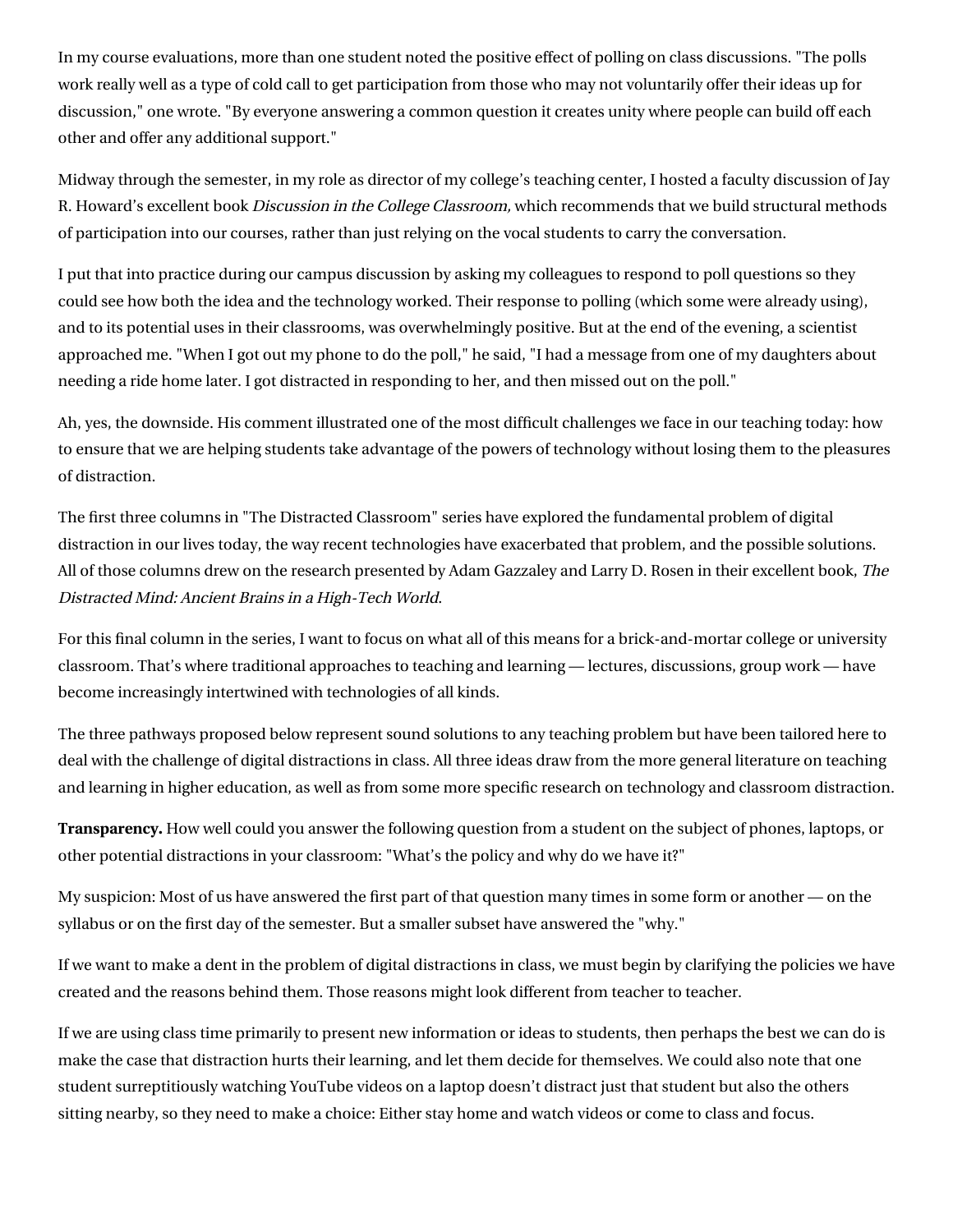If, on the other hand, we teach by discussion, and put students in a circle so they can help each other better understand complex topics, then distraction becomes a much-greater barrier to listening, understanding, and respect. At some point, we've all tried to have a conversation with people who can't stay off their phones (Hello, my teenage daughters!), and know how frustrating and disrespectful that can feel. Perhaps students in discussion courses need to hear the message: Everyone's views deserve to be heard, understood, and considered with our full attention.

Whatever reasons we might offer for classroom rules on cellphones and laptops, we should first make those reasons clear to ourselves, and then be willing to spend time and effort explaining them to our students.

**Autonomy.** The literature on helping students take a deep approach toward their learning — as opposed to a more surface or strategic orientation — suggests they learn best when they feel a sense of autonomy in class. Another approach to the problem of digital distraction, then, would be to invite students into the process of [setting the policies](https://chroniclevitae.com/news/1361-small-changes-in-teaching-giving-them-a-say) that will operate in the classroom.

Cathy Davidson has argued very effectively for what she calls a ["class constitution"](https://www.hastac.org/blogs/cathy-davidson/2013/08/01/chapter-one-how-class-becomes-community-theory-method-examples) — an agreement that the class has reached together about certain aspects of how the course will operate. It might encompass many topics but could especially focus on policies regarding technology and classroom distractions.

After all, students have been living with distracting devices for their whole lives. They know very well how social media can interfere with their learning, and have likely been introduced by other teachers to some of the research. Some interesting answers might emerge if you posed the following questions to the class: "What will interfere with your learning and the learning of your peers in this class? And what can we do to help each other?"

Asking does not commit you to anything, of course. As [I have argued before](http://www.chronicle.com/article/No-Banning-Laptops-Is-Not-the/237752) (and I'm not alone in this), I don't believe the answer involves simplistic solutions like technology bans. An increasing number of students use technology to help them with various forms of neurodiversity. But even that can become part of the conversation in your classroom: "Given that some of your peers might find their laptops or other devices necessary for their best learning, how can we all help each other stay focused and successful in the classroom?"

Opening the floor to such questions can transform the classroom from a dictatorship to a genuine learning community, one in which we all feel the obligation to learn and to do it together.

**Pedagogy.** A few years ago I had the opportunity to observe the teaching of a colleague in business studies who had structured his course around a fascinating, innovative project. He had partnered with members of a religious community in another country to identify people who needed help starting a small business, and his class was creating a micro-lending program for them. The students researched such programs, raised money, developed policies, and created marketing and promotional materials.

Sitting in, I watched as a short period of traditional instruction was followed by students getting into their groups and moving the project forward. The class became almost like a working office, with students doing research, creating web pages, writing documents. The energy in the room was high, and my colleague circled around from group to group, providing help and pushing students who needed it.

Throughout the class, I saw students sneaking glances at their phones — and in some cases doing so very openly. But they tended to be very quick checks during transition periods in their group work. I did not see anyone get lost for an extended period. The students were almost always pulled away from their phones by the work that had to get done.